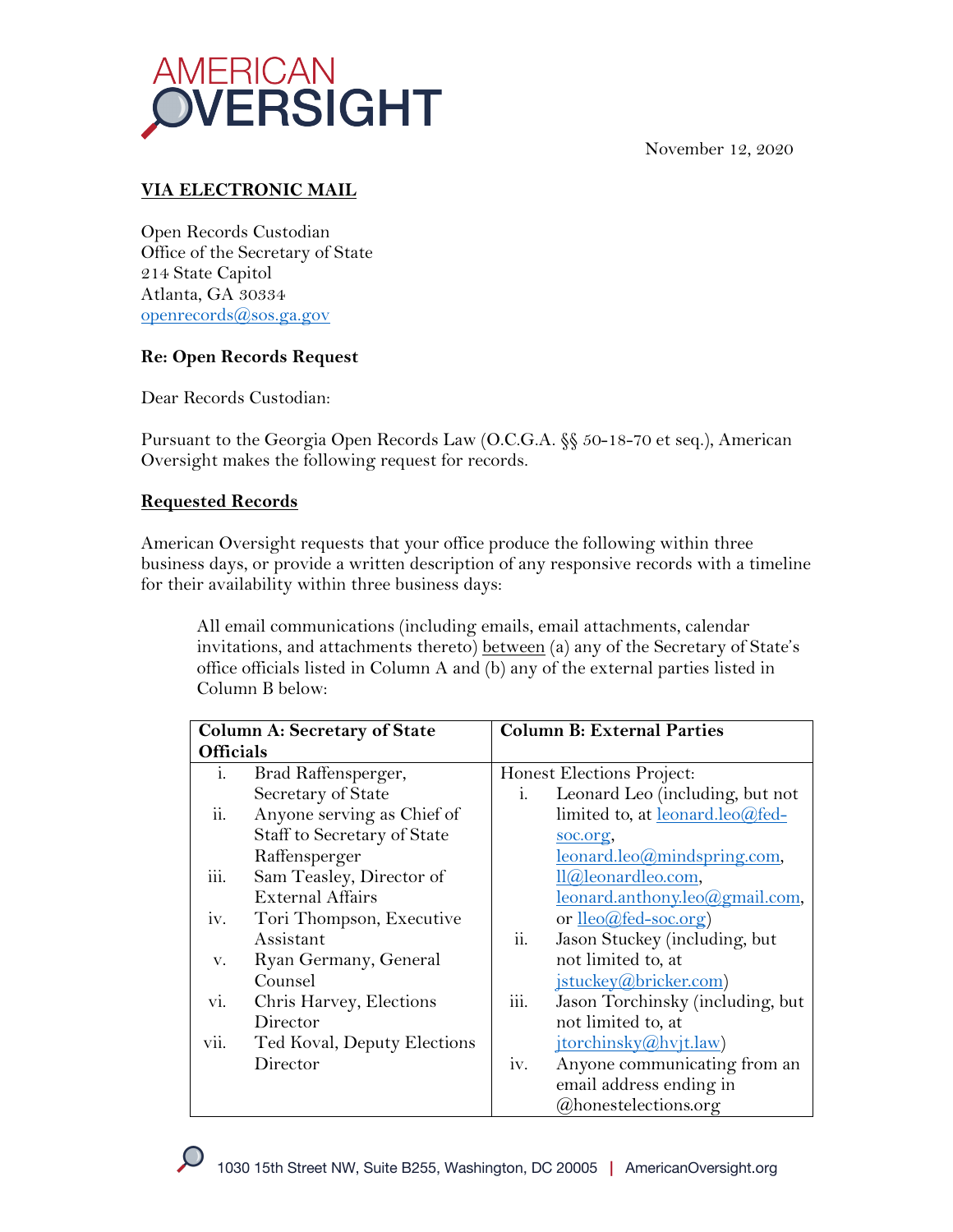| viii. | Kevin Rayburn, Deputy  |                                   |                                                                               |
|-------|------------------------|-----------------------------------|-------------------------------------------------------------------------------|
|       | Elections Director and | Judicial Watch:                   |                                                                               |
|       | Deputy General Counsel | V.                                | Anyone communicating from an<br>email address ending in<br>@judicialwatch.org |
|       |                        | True the Vote:                    |                                                                               |
|       |                        | 1.                                | Catherine Engelbrecht<br>(including, but not limited to, at                   |
|       |                        |                                   | catherine@truethevote.org)                                                    |
|       |                        | ii.                               | Anyone communicating from an<br>email address ending in<br>@truethevote.org   |
|       |                        |                                   |                                                                               |
|       |                        | Public Interest Legal Foundation: |                                                                               |
|       |                        | 111.                              | Anyone communicating from an<br>email address ending in                       |
|       |                        |                                   | @publicinterestlegal.org or                                                   |
|       |                        |                                   | @electionlawcenter.com                                                        |
|       |                        | Elections, LLC:                   |                                                                               |
|       |                        | iv.                               | Justin Clark (including, but not                                              |
|       |                        |                                   | limited to, at the email address                                              |
|       |                        |                                   | jrclark@michaelbest.com)                                                      |
|       |                        | v.                                | Nathan Groth (including, but                                                  |
|       |                        |                                   | not limited to, at the email                                                  |
|       |                        |                                   | address                                                                       |
|       |                        |                                   | ndgroth@michaelbest.com)                                                      |
|       |                        | Vl.                               | Stefan Passantino (including,                                                 |
|       |                        |                                   | but not limited to, at the email                                              |
|       |                        |                                   | address                                                                       |
|       |                        |                                   | spassantino@michaelbest.com                                                   |
|       |                        |                                   | or                                                                            |
|       |                        |                                   | stefanpassantino@onebox.com)                                                  |

Please provide all responsive records from October 29, 2020, through the date the search is conducted.

Please note that this request is nearly identical to Open Records Request # 2020-1029, sent by American Oversight on October 29, 2020, but that this request seeks records from a later search date.

Please notify American Oversight of any anticipated fees or costs in excess of \$100 prior to incurring such costs or fees.

American Oversight seeks all responsive records regardless of format, medium, or physical characteristics. In conducting your search, please understand the term "record"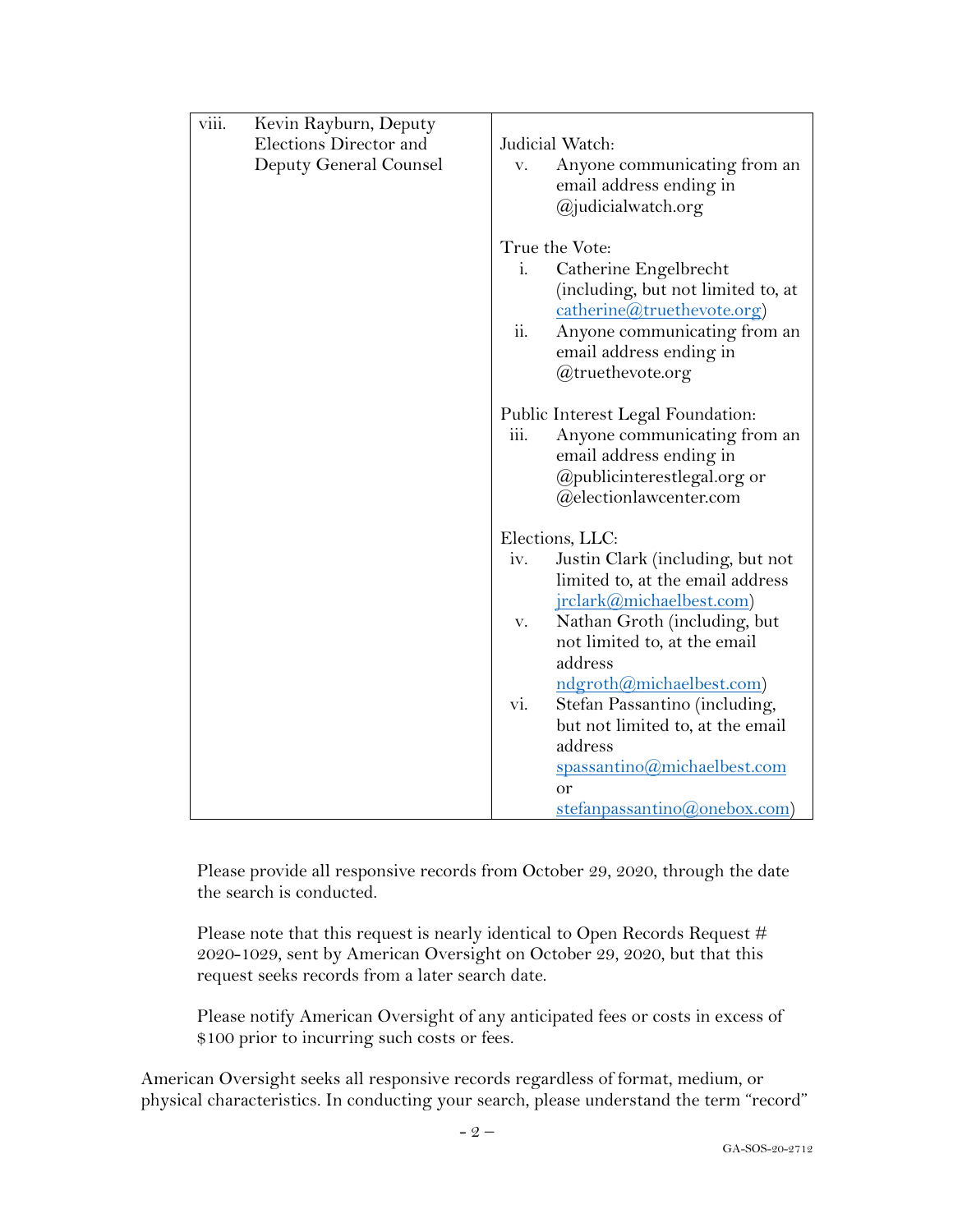in its broadest sense, to include any written, typed, recorded, graphic, printed, or audio material of any kind. We seek records of any kind, including electronic records, audiotapes, videotapes, and photographs, as well as letters, emails, facsimiles, telephone messages, voice mail messages and transcripts, notes, or minutes of any meetings, telephone conversations or discussions. Our request includes any attachments to these records. **No category of material should be omitted from search, collection, and production.**

In addition, American Oversight insists that your office use the most up-to-date technologies to search for responsive information and take steps to ensure that the most complete repositories of information are searched. American Oversight is available to work with you to craft appropriate search terms. **However, custodian searches are still required; your office may not have direct access to files stored in .PST files, outside of network drives, in paper format, or in personal email accounts.**

In the event some portions of the requested records are properly exempt from disclosure, please disclose any reasonably segregable non-exempt portions of the requested records. If it is your position that a document contains non-exempt segments, but that those non-exempt segments are so dispersed throughout the document as to make segregation impossible, please state what portion of the document is non-exempt, and how the material is dispersed throughout the document. If a request is denied in whole, please state specifically that it is not reasonable to segregate portions of the record for release.

Please take appropriate steps to ensure that records responsive to this request are not deleted by your office before the completion of processing for this request. If records potentially responsive to this request are likely to be located on systems where they are subject to potential deletion, including on a scheduled basis, please take steps to prevent that deletion, including, as appropriate, by instituting a litigation hold on those records.

To ensure that this request is properly construed, that searches are conducted in an adequate but efficient manner, and that extraneous costs are not incurred, American Oversight welcomes an opportunity to discuss its request with you before you undertake your search or incur search or duplication costs. By working together at the outset, American Oversight and your office can decrease the likelihood of costly and time-consuming litigation in the future.

Where possible, please provide responsive material in electronic format by email or in PDF or TIF format on a USB drive. Please send any responsive material being sent by mail to American Oversight, 1030 15th Street NW, Suite B255, Washington, DC 20005. If it will accelerate release of responsive records to American Oversight, please also provide responsive material on a rolling basis.

## **Conclusion**

American Oversight is a  $501(c)(3)$  nonprofit with the mission to promote transparency in government, to educate the public about government activities, and to ensure the accountability of government officials. American Oversight uses the information